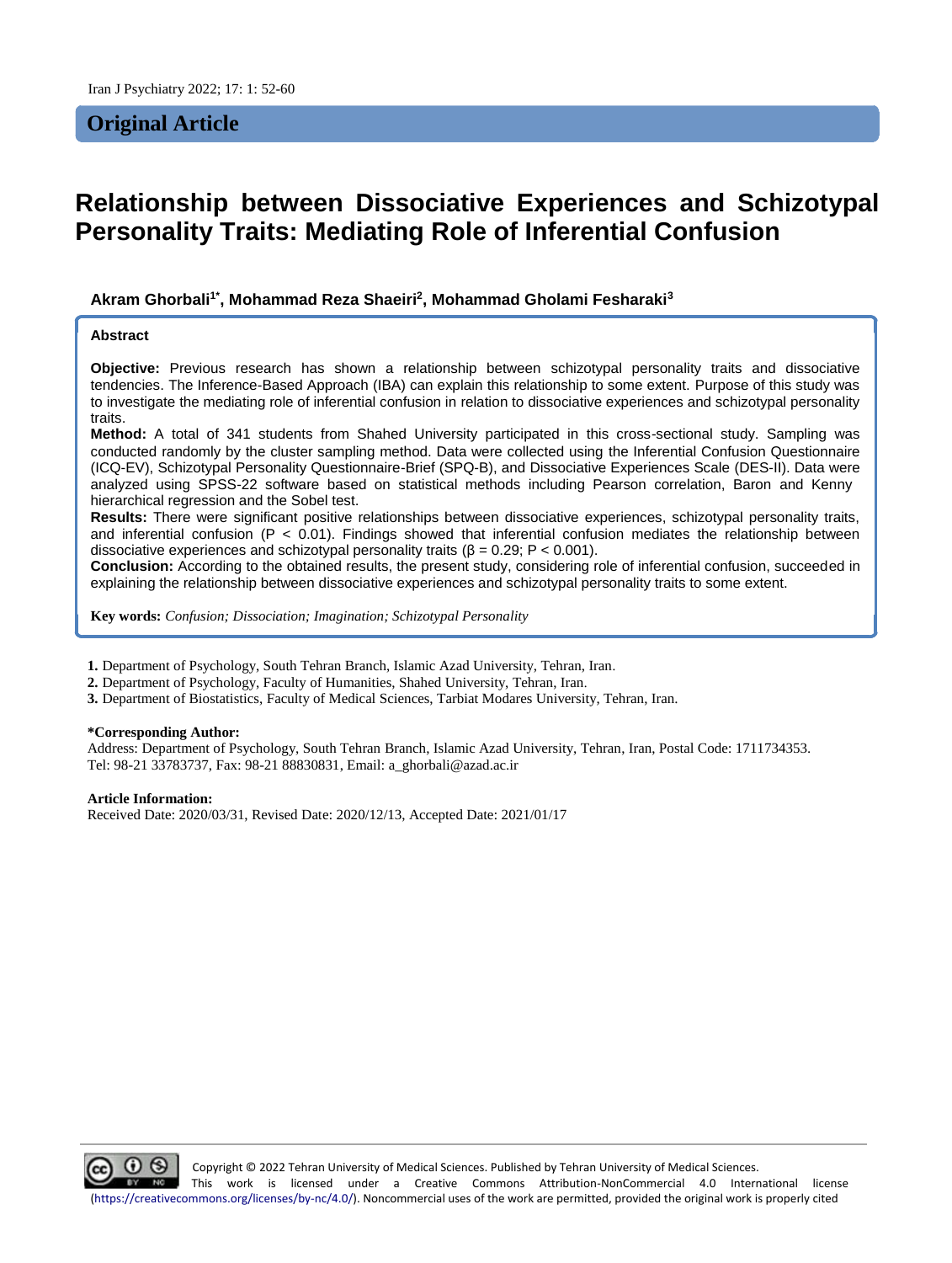**D**issociation is a ubiquitous construct in modern psychopathology (1). Dissociative symptoms play a role in severity of symptoms and dysfunction in many mental disorders (1). However, this construct is relatively neglected in psychological research and treatment and needs more attention from researchers and therapists (2). Dissociation refers to disruption in normal integration of behavior, consciousness, identity, perception, memory, emotion, body representation and action control (3). Previous research has shown that dissociative symptoms are related to a wide range of psychological disorders such as schizophrenia (4), posttraumatic stress disorder (PTSD) (5), panic disorder (6), bipolar disorder (7), depression (8), obsessive compulsive disorder (OCD) (9, 10), and eating disorders (11). Meta-analysis results from Lyssenko *et al*. (1) showed that evaluation of dissociative symptoms is important in psychiatric disorders. Dissociation can play a causal role in some psychopathological symptoms or result from other symptoms (12). For example, positive psychotic symptoms have been suggested to result from dissociation (12). Recently, researchers are interested in investigating role of dissociation in psychosis. Recent meta-analysis findings suggest that some psychotic symptoms can be considered as a kind of dissociation and interventions can be designed for targeting dissociative symptoms in psychotic disorders. (13). Research has provided evidence to suggest that there is overlap between experiencing of dissociative states, including subjective phenomena like depersonalization/ derealization, absorption and memory problems, and psychotic-like experiences such as schizotypy (14, 15). The psychosis lies on a continuum ranging from no disorder to schizotypal personality disorder and complete psychotic disorder (16). For example, delusions and hallucinations may be seen in the general population in absence of a psychological disorder or remarkable medical condition. (17). Schizotypal personality traits are examples of psychosis-like experiences seen in the general population and are not clinically significant (16, 18). However, according to research, these traits can predispose people to schizophrenia (19). Three main dimensions have been identified for schizotypal personality traits: cognitiveperceptual (such as unusual experiences like hallucination and magical thinking), interpersonal (such as lack of close friends, constricted affect, social anxiety), and disorganization dimensions (odd behaviors/ speech) (20). Overlap between dissociation and psychotic symptoms has been observed in clinical and nonclinical populations (14). For example, positive symptoms of schizophrenia have been seen in patients with dissociative identity disorder (21-24), and dissociative symptoms have been reported by schizophrenic patients (25-27). Also, a number of studies (28-32) have shown that there is a significant relationship between scores of undergraduate students on

## **Dissociation, Schizotypy and Inferential Confusion**

the Dissociative Experiences Scale (DES) (33), which is the most common psychometric instrument for measuring dissociation, and different types of scales for schizotypy such as the Perceptual Aberration Scale (34), the Magical Ideation Scale (35), the Schizotypal Personality Scale (STA) (36), and Schizotypal Personality Questionnaire-Brief (SPQ-B) (37).

A literature review revealed several possibilities for explaining the relation between dissociative experiences and schizotypal traits. One possibility is that the scales designed for assessing schizotypy and dissociation measure similar components and have items with similar content (14, 15). A second possibility explains this overlap in terms of "openness to experience" as a superordinate trait under which both of these variables are nested (14, 15). Openness to experience refers to the extent to which a person actively seeks different and new experiences (38) and tends to be correlated to another psychological trait known as "fantasy proneness" (14, 15, 39). Also, fantasy has been related to maladaptive psychological symptoms such as dissociation in clinical (26) and nonclinical samples (29, 40). Fantasy-prone individuals with high level of openness to experience are immersed in their inner world and disconnected from social interactions (41). However, it cannot fully explain the relationship between dissociation and schizotypy (14, 15). The third explanation suggests the possibility of a common etiology (14, 15). In this regard, one of the common causes refers to severe traumatic experiences such as childhood sexual abuse (14). But childhood trauma is also unable to fully explain the overlap between these two constructs (28, 42). The fourth interpretation points to attention and memory deficits. Interestingly, these deficits are observed in both dissociation (33) and schizophrenia (43). Findings by Giesbrecht *et al*. (14) showed that cognitive deficits, tendency toward fantasy, and traumatic childhood events together could account for 58% of the variance between schizotypy and dissociation.

Recently, a cognitive approach called Inference-Based Approach (IBA) is trying to explain thinking disorders in general and obsessive-compulsive disorder (OCD) in particular. It seems that considering inferential confusion (IC), as a major component of the IBA, is another possible source that can explain the dissociationschizotypy link to some extent. This concept was first proposed based on observation of people with obsessivecompulsive disorder and overvalued ideas (OVIs) (44) and considered as an important cognitive element in development and maintenance of obsessive compulsive disorder (OCD) (45, 46). Overvalued ideas (OVIs) are defined as a kind of obsessive-compulsiveness that are close to the concept of delusional beliefs (3) due to lack of ego-dystonicity criteria of OCD (47). According to conceptual similarities between OVIs and delusional beliefs, it is assumed that inferential confusion can serve as a possible transdiagnostic model for explaining an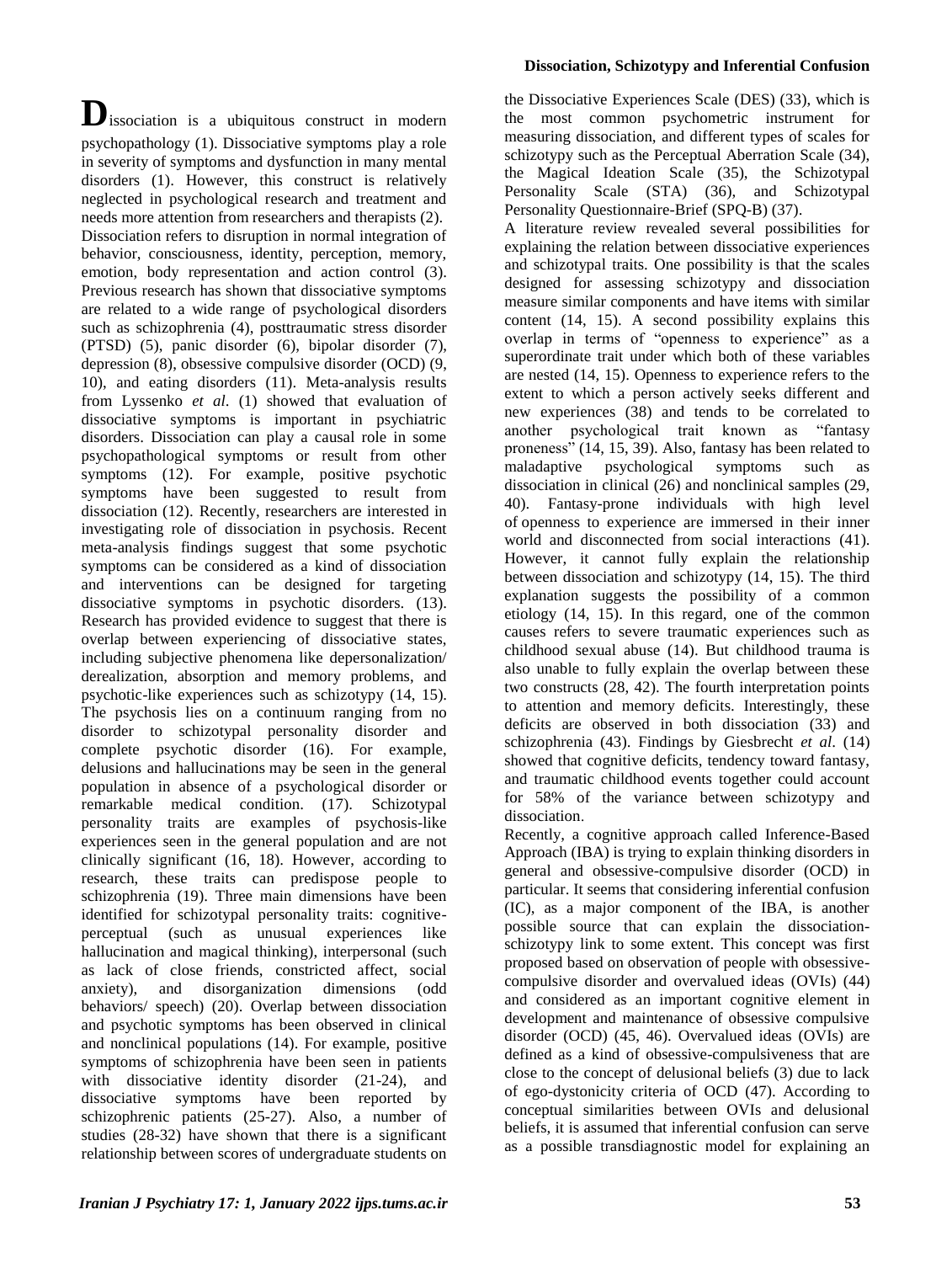## **Ghorbali, Shaeiri, Gholami Fesharaki**

underlying reasoning process behind both (47). Delusional experiences lie on a continuum and occur in both clinical and nonclinical populations. Schizotypy is also used to describe nonclinical delusional phenomena (47) and refers to the unusual ways of thinking about reality (44). Based on the Inference-Based Approach (IBA), some schizotypal phenomena can be explained by considering high levels of inferential confusion in which reality and fantasy are mixed (48). Research findings have also provided evidence to support the relationship between schizotypal symptoms and inferential confusion (9, 47, 48, and 49).

Inferential confusion (IC) is a type of reasoning error in which the person confuses an imaginary probability with a real probability and then behaves as if that imaginary probability is true (45, 46). Distrust of information based on the senses and common sense and investing in remote and imaginary possibilities are the two main components of inferential confusion. This leads people to prefer possible scenarios when reasoning and evidence is to the contrary (50). In other words, immersion in a world of possibilities due to inferential confusion can lead to dissociation between knowing and acting, and reality and fantasy (51). Based on above evidence, involvement of imagination is a common feature in both inferential confusion and dissociation; therefore, it seems there are some conceptual similarities between these two concepts (52). Also, evidence from research has supported the relationship between these two variables. (9, 47, 49, 51). Indeed, research findings have demonstrated a potential connection between dissociation and schizotypy, but the nature of this relationship is not well understood. IBA has opened a research path in this field and tries to explain why some people become so immersed in an imaginary world and, in their perception, possibilities overcome reality (47). This approach suggests the inferential confusion as an imaginative process that has an important role in cases where people interpret emotions and events more probable than they really are (53). We hypothesized that people tend to move away from sensory information and inference based on subjective information and this partially explains the relationship between dissociative experiences and schizotypal symptoms. The goal of the current study was to evaluate the mediating role of IC in the relationship between dissociative experiences and schizotypal personality traits in a nonclinical sample.

## **Materials and Methods**

## *Participants and Procedures*

The statistical population in this study consisted of all undergraduate and medical students at the central campus of Shahed University in their first semester of the 2017-2018 academic year. For sample size adequacy in regression analysis, two formulas were proposed based on the number of independent variables:  $N \ge 50 +$ 8m (for multiple correlation), and  $N \ge 104 + m$  (for each predictors) (54). A total of 360 students participated in this study and were selected by the cluster sampling method, and, thus, criterion for sample size adequacy was met. Also, 19 students were excluded from the sample due to incomplete questionnaires. To select the sample, first, four faculties (out of eight faculties) were selected. Then, by calculating the ratio of students in each faculty to the sample size, a number of classes were randomly selected and all students in these classes participated. For students to complete the questionnaires, after obtaining permission from professors, the researcher attended the selected classes and explained the purpose of the study to the students, the confidentiality of the information, and how to complete the questionnaires. Finally, students who were willing to collaborate with researcher answered the questionnaires. Inclusion criteria were willingness to participate in the study, being an undergraduate or professional doctoral student at Shahed University, and lack of physical disability that impaired their ability to respond to the questionnaires independently. Exclusion criteria were having physical disabilities such as severe vision and hearing impairments and disagreement to participate in the study.

## *Questionnaires*

### **Dissociative Experiences Scale (DES-II)**

This questionnaire has 28 items on an 11-point scale that is used to measure frequency of dissociation in clinical and nonclinical samples. Each item is rated on a scale from zero percent (never) to 100% (always) as follows (zero, 10, 20, 30, 40, 50, 60, 70, 80, 90, 100). The mean score of 28 items constitutes the total score. Higher scores on this measure imply greater dissociative experiences. This scale has three subscales: Amnesia (AM), Depersonalization/Derealization (DEP/DER), and Absorption (AB). Internal consistency of this scale has been reported to be excellent (55). Significant relationship with other dissociation scales and higher scores among individuals with dissociative disorders have supported its validity (10). In Iran, psychometric properties of this scale have been studied by Kianpoor, Ghanizadeh, and Badiei (56). They reported desirable test-retest reliability of  $0.96$  (P < 0.001) and Cronbach's alpha of 0.96.

**Schizotypal Personality Questionnaire-Brief (SPQ-B)**  This questionnaire has 22 items with three subscales: The cognitive-perceptual dysfunction, interpersonal deficits, and disorganization. For each item, the subject must choose his / her answers by selecting one of two options: yes or no. Total score ranges from zero to 22. An increase in scores indicates experiencing more schizotypal symptoms. Raine and Benishay (57) have reported alpha coefficients and test–retest reliability of the subscales in a range from 0.72 to 0.80 and 0.86 to 0.95, respectively. Also, the criterion validity of this scale was confirmed by calculating correlation coefficients between SPQ-B total and subscale scores and a clinical interview for assessing schizotypal personality disorder. All of these coefficients for total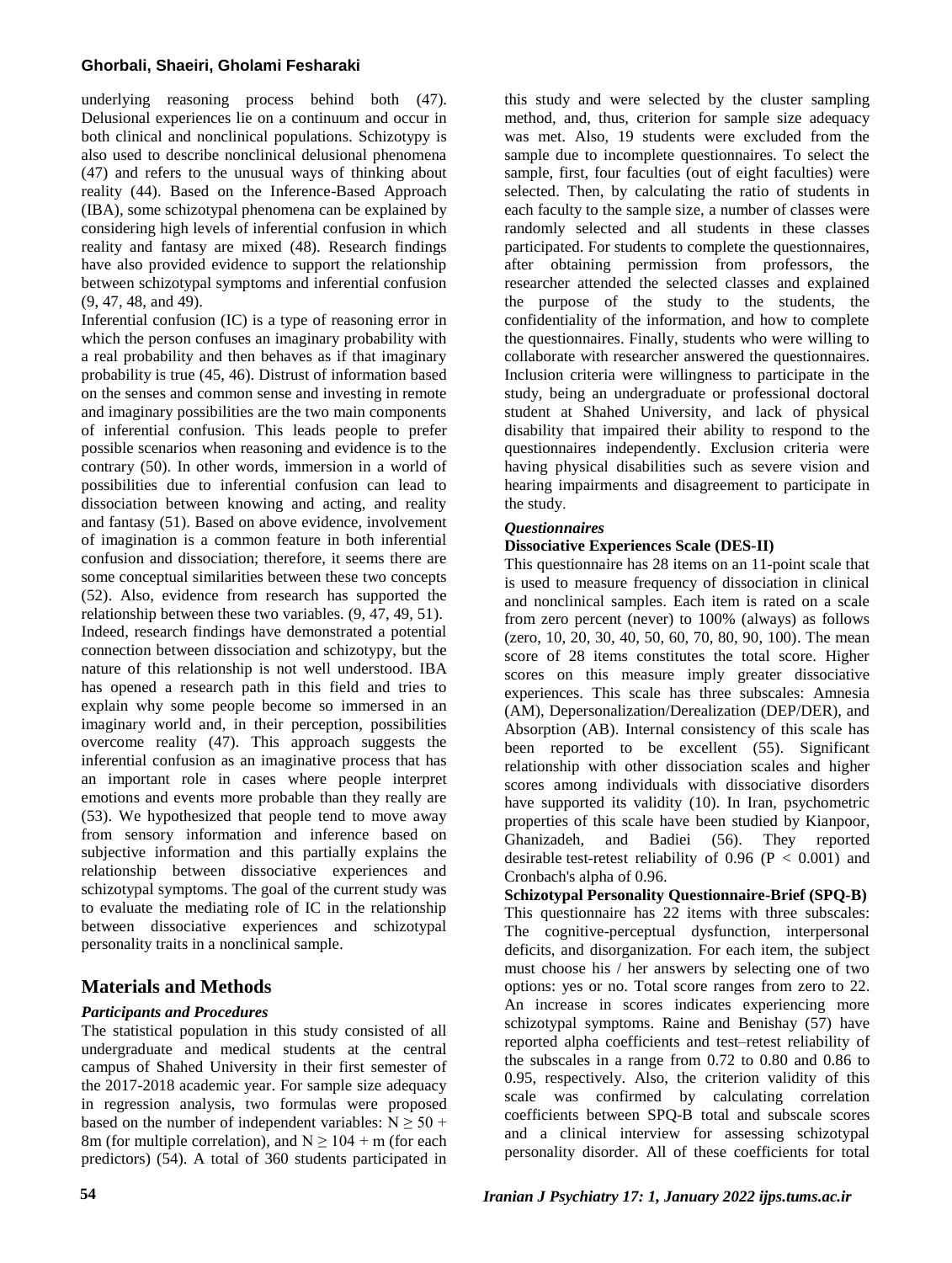#### **Dissociation, Schizotypy and Inferential Confusion**

score (0.66) and subscale scores (0.36-0.73) were significant at level of  $P < 0.05$  (57).

In Iran, Mohammadzadeh (58) reported appropriate testretest reliability for the total scale (0.94) and subscales (ranging from 0.83 to 0.90). All coefficients were significant and showed high test-retest reliability. Cronbach's alpha coefficient for total score (0.83) and subscales (ranged from 0.66 to 0.70) demonstrated good internal consistency.

## **Inferential Confusion Questionnaire (ICQ-EV)**

This 30-item self-report questionnaire was developed by Aardema *et al*. (59). Subjects answer on a 6-point Likert scale from 1 (strongly disagree) to 6 (strongly agree). Higher scores indicate a tendency to distrust the senses and rely more overwhelmingly on the imagination in reasoning. Internal consistency through Cronbach's alpha in nonclinical and clinical samples has been reported at 0.96 and 0.97, respectively. Test-retest reliability was reported at  $0.90$  (P < 0.001) in the OCD group. The convergent validity of this scale has been confirmed by observing a significant correlation between ICQ-EV scores and obsessive compulsive symptoms independent of other cognitive variables and negative affects (59).

Psychometric properties of this scale were evaluated by Ghorbali, Shairi & Gholami-Fesharaki (60). Their report indicated that the Persian version of ICQ-EV had high internal consistency and test-retest reliability. Also, convergent and divergent validity of this scale were satisfactory.

#### *Statistical Analysis*

Data were analyzed using the SPSS-22 software based on statistical methods such as Pearson correlation, Baron and Kenny hierarchical regression method (61) and Sobel test. First, Pearson correlation coefficients between the variables were calculated. In the next step, the mediating role of IC was calculated by the Baron and Kenny method (61). According to this method, the following four conditions should be met: (1) the independent variable should significantly predict the dependent variable; (2) the independent variable should significantly predict the mediator; (3) the mediator should significantly predict the dependent variable; and (4) after controlling for effect of the mediator, the previously significant relationship between independent and dependent variables should become nonsignificant or reduce significantly. Finally, the Sobel test was employed. The Sobel test is a type of t-test that determines whether reduction in effect of the independent variable on the dependent variable is significant by entering the mediator variable in the model.

## *Ethical Considerations*

All aspects of the present study were in accordance with the ethical standards of conducting research on human participants, such as the voluntary consent of the participants, confidentiality of their data and names, giving feedback to the participants if desired, etc. Also, the participants were free to end their collaboration with the researcher at any stage of the research. This study was part of the first author's Ph.D. dissertation approved by the ethics committee of Shahed University.

## **Results**

A total of 341 students (183 women and 158 men) with BA and MD degrees in the first semester of the 2017- 2018 academic year were selected using the cluster sampling method. Participants' ages ranged from 18 to 29 years (mean = 20.05,  $SD = 1.96$ ). Table 1 shows the demographic characteristics of the university students who participated in the study.

The mean and standard deviation (SD) for each variable in this study and correlation coefficients between variables are shown in Table 2. As seen in the table, all of the correlation coefficients between variables were significantly positive.

The Baron and Kenny regression method was used to study the mediating role of inferential confusion. As shown in Table 3, the results of the regression analysis showed that four conditions of Baron and Kenny's method were met as follows: (1) dissociative experiences significantly predicted schizotypal traits (β  $= 0.50;$  P  $< 0.001;$  (2) dissociative experiences significantly predicted inferential confusion ( $\beta = 0.53$ , P  $(0.001)$ ; (3) inferential confusion significantly predicted schizotypal traits ( $\beta = 0.54$ ; P < 0.001); and (4) after controlling for eff ect of inferential confusion, the association between schizotypal traits and dissociative experiences decreased from 0.50 to 0.29. The results of the Sobel test also demonstrated that the amount of reduction was significant  $(Z = 6.24; P < 0.001)$ . Therefore, it can be said that inferential confusion relatively mediates the association between dissociative experiences and schizotypal traits.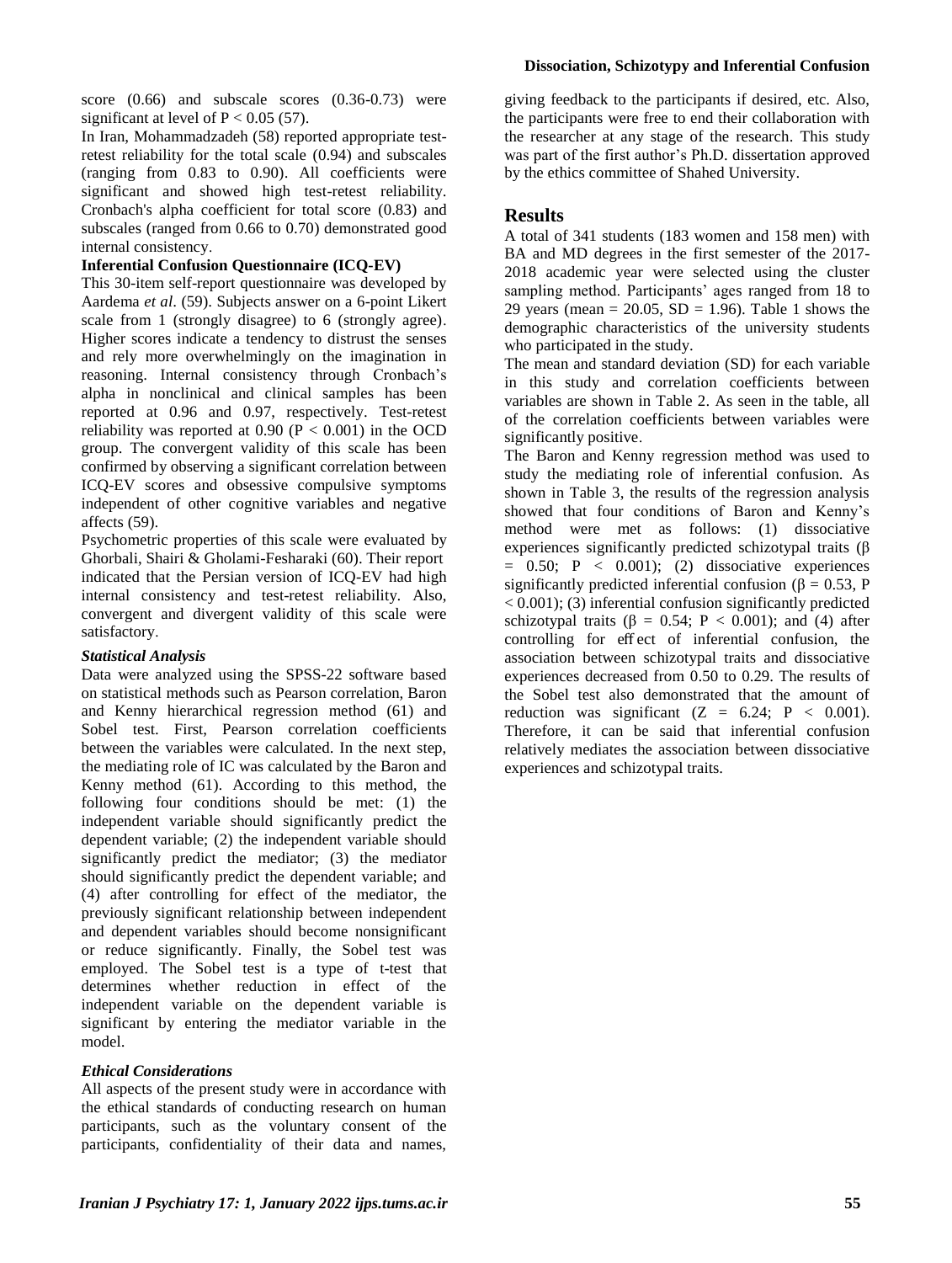#### **Ghorbali, Shaeiri, Gholami Fesharaki**

|            | <b>Variables</b>            | Frequency (n) | <b>Frequency Percentage (%)</b> |
|------------|-----------------------------|---------------|---------------------------------|
| Gender     | female                      | 183           | 53.7                            |
|            | male                        | 158           | 46.3                            |
| Age (year) | $18 - 21$                   | 274           | 80.4                            |
|            | $22 - 25$                   | 64            | 18.7                            |
|            | $25 - 29$                   | 3             | 0.9                             |
|            | Human Sciences              | 135           | 39.6                            |
|            | Engineering                 | 79            | 23.2                            |
| Faculty    | <b>Fundamental Sciences</b> | 56            | 16.4                            |
|            | <b>Medicine Sciences</b>    | 71            | 20.8                            |

### **Table 1. Demographic Characteristics of the University Students Who Participated in This Research**

## **Table 2. Means, Standard Deviations, and Correlation Coefficients between Dissociation, Schizotypy and Inferential Confusion**

| Variable                    | Mean  | SD    |          |          |
|-----------------------------|-------|-------|----------|----------|
| 1. dissociative experiences | 20.41 | 13.02 |          |          |
| 2. schizotypal traits       | 8.99  | 4.28  | $0.50**$ |          |
| 3. inferential confusion    | 92.92 | 23.21 | $0.53**$ | $0.54**$ |

 $*$  P < 0.01

### **Table 3. Regression Analysis Results to Examine the Mediating Role of Inferential Confusion in the Relationship between Schizotypal Traits and Dissociative Experiences**

| Regression<br><b>Models</b> |                       | Dependent Variables Independent Variables Total R <sup>2</sup> |      | F      | в    | <b>SE</b> | β       | t     | Sobel<br>Test |
|-----------------------------|-----------------------|----------------------------------------------------------------|------|--------|------|-----------|---------|-------|---------------|
| 1                           | Schizotypal traits    | dissociative experiences                                       | 0.25 | 113.76 | 0.16 | 0.01      | $0.50*$ | 10.66 |               |
| 2                           | Inferential confusion | dissociative experiences                                       | 0.28 | 136.36 | 0.95 | 0.08      | $0.53*$ | 11.67 |               |
| 3                           | Schizotypal traits    | inferential confusion                                          | 0.29 | 144.63 | 0.1  | 0.08      | $0.54*$ | 12.02 | 6.24          |
| 4                           | Schizotypal traits    | dissociative experiences                                       | 0.36 | 95.03  | 0.09 | 0.01      | $0.29*$ | 5.67  |               |
|                             |                       | inferential confusion                                          |      |        | 0.07 | 0.01      | $0.39*$ | 7.57  |               |

 $^{\circ}$  P < 0.001

## **Discussion**

The research objective was to determine the mediating role of inferential confusion in the relationship between dissociative experiences and schizotypal personality traits. The results obtained from this study showed that dissociative experiences can predict schizotypal personality traits. This finding is in line with the results obtained from several studies (13, 14, 15, 28, 29, 33, 36, 42, and 47). Fantasy proneness is one of the possible explanations for the relationship between dissociation and schizotypy (14, 15, and 29). Individuals with fantasy proneness spend a considerable amount of time in a day

fantasizing. They have very vivid childhood memories and fantasies, and have strong bodily experiences associated with fantasies. Out-of-body and other supernatural experiences have also been reported by these individuals (14). Research hasshown that the tendency to fantasize had a strong relationship with dissociation (40) and schizotypy (29). Substantial correlations between fantasy proneness and schizotypy provide evidence that there is a common underlying factor between them. This underlying factor is characterized by unusual cognitive-perceptual experiences that arise from disturbed reality testing (62).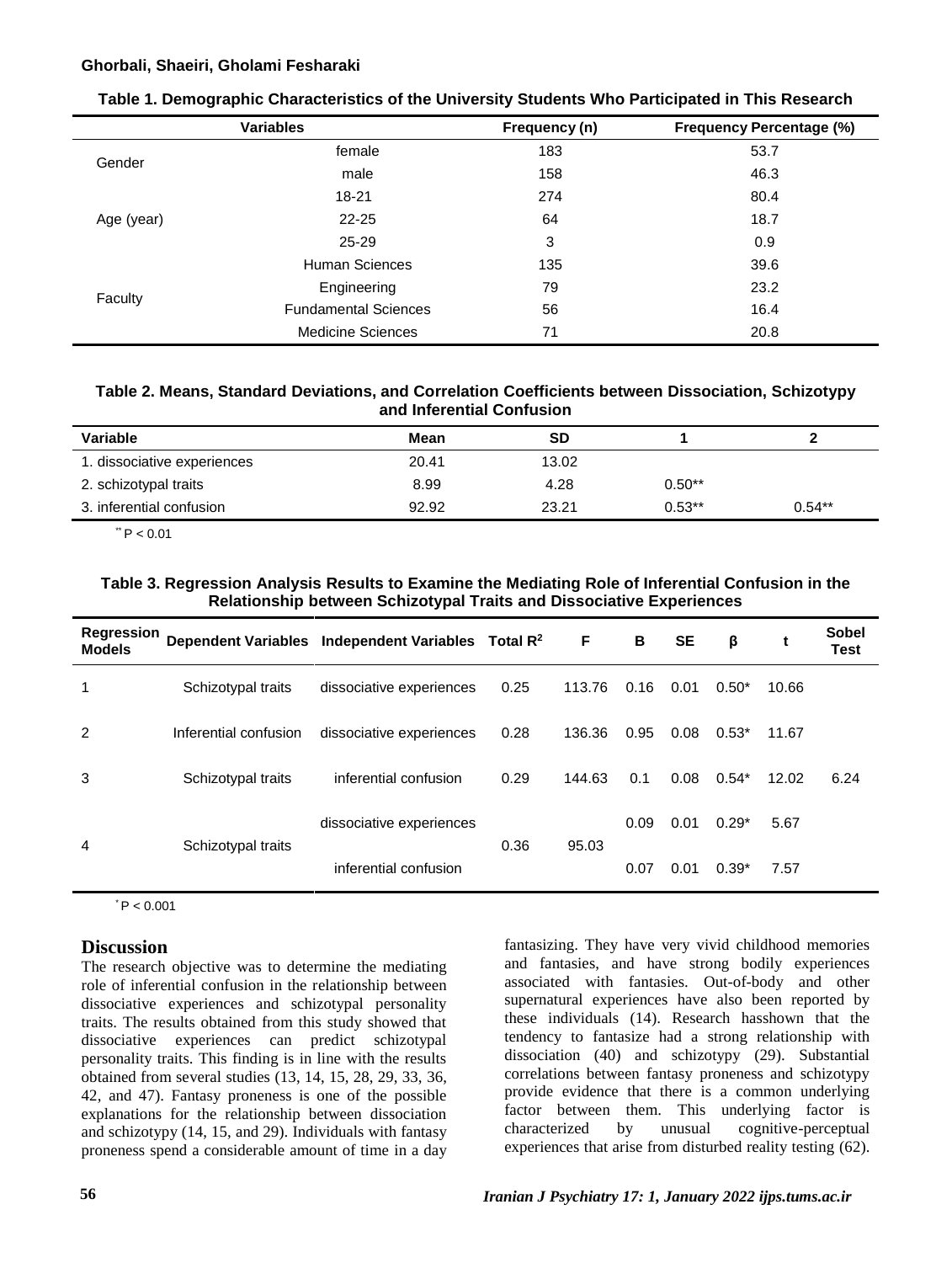Furthermore, Neurobiological findings suggest that dissociative phenomena are likely to disrupt information processing, learning, and memory on various levels (63) and may therefore reduce the individual's confidence in reality monitoring ability and perceived control (64). Therefore, it can be said that impaired reality testing and unusual ways of thinking about reality, which may be rooted in fantasy proneness, are aspects that have a main role in explaining the relationship between dissociative experiences and schizotypal personality traits. Another explanation of the relation between schizotypy and dissociation refers to a common traumatic etiology. One possibility is that trauma leads to strange perceptions and beliefs in people with dissociative symptoms due to distorted reality testing (15). Problems with memory and attention are other possible explanations for the association between dissociation and schizotypy, which have been neglected by researchers. Interestingly, these deficits are observed in both dissociation (33) and schizophrenia (43). These factors are able to explain only a part of the relationship between schizotypy and dissociation. Therefore, more research is needed to determine the exact nature of this relationship. In this regard, in the present study, the mediating role of inferential confusion in the relationship between these two variables was investigated.

The results of this study, in line with previous studies (9, 44, 47, 48, 49, 65), showed a relationship between schizotypal personality traits and inferential confusion. It seems similar fundamental thought processes are involved in both which stem from magical thinking (65). Magical thinking is one of the dimensions of schizotypy and a kind of cognitive bias in which events are attributed to causes that are not really related to the event (66). The tendency to prefer imaginary possibilities to the objective and sensory information as a component of the thought process in inferential confusion (45, 46) is associated with magical thinking. Also, perceptual disturbances, as another dimension of schizotypy, can be explained by considering high levels of inferential confusion (44, 67) because extreme deviation from reality leads to unusual perceptual experiences (48).

Also, findings from this study revealed a relationship between inferential confusion and dissociative experiences. This is consistent with previous studies (9, 47, 49, and 51) and inconsistent with findings of Morrison (52). In explaining the above findings, as Morrison (52) suggests, there seems to be conceptual similarities between inferential confusion and dissociation. According to the IBA, people may have no problem in perceiving reality, but due to inferential confusion, they cannot merge this information efficiently into reasoning. This lack of integration is similar to that seen in dissociation. As previously mentioned, one of the major components of dissociation implies disconnection in normal integration of consciousness, memory, feeling, behaviors, identity and perception (3). Imagination is involved in both inferential confusion and dissociation

#### **Dissociation, Schizotypy and Inferential Confusion**

(52). O'Connor and Aardema (51) proposed that inferential confusion may be associated with dissociative absorption. Thus, inference about possible states due to inferential confusion leads to feeling a sense of disconnection between the real world and the imaginary world (the world perceived based on inferential confusion). Findings by Aardema and Wu (9) about the relationship between the absorption subscales of DES with inferential confusion provide support in this regard. Based on these findings, it can be concluded that dissociative absorption may play a role in individuals' extreme reliance on possibilities as one of the components of the inferential confusion (51) or at least has similarities with it. Morrison (52) did not find a relationship between dissociation and inferential confusion. These findings cannot be interpreted as certain evidence that there is no relationship between them because he used an experimental task to measure inferential confusion in action and suggested this task may not have reliably operationalized inferential confusion.

As predicted, findings showed that the relationship between dissociative experiences and schizotypal personality traits is mediated by inferential confusion. In explaining this finding, it can be said that dissociation is a kind of imaginative process that plays a role in schizotypal traits. In addition, imagination is an element that plays a role in both inferential confusion and dissociation (52). The relationship between inferential confusion and dissociation can be better understood by considering the two types of dissociation proposed by Holmes *et al*. (68): 1) detachment and 2) compartmentalization. Detachment refers to a changed state of consciousness that is associated with sense of separation from different aspects of daily experiences. Compartmentalization is a phenomenon that occurs due to deficit in the ability to intentionally control the actions or processes that are naturally controllable. This inability is not under control of the will but is somewhat reversible. Similarity among all the phenomena related to compartmentalization is that they are all caused by disturbances in memory retrieval processes associated with formation of consciousness and of automatic behavior control programs (69). According to Brown's model (69), formation of experience requires that information be retrieved from memory and be combined with sensory information. A misinterpretation and consequent perception of an untrue experience is attributed to over activation of primary representations from memory, which might arise from internal experiences (e.g., imagination) or external experiences (e.g., media images). Brown (69) suggests that internally generated information, which may have an internal or external origin, can dominate sensory information during compartmentalization, which is associated with a deficit in memory retrieval and involves high degrees of imaginative involvement. It seems that this explanation is consistent with the notion of inferential confusion. As such, it can be said that severe involvement with imagination, which is a feature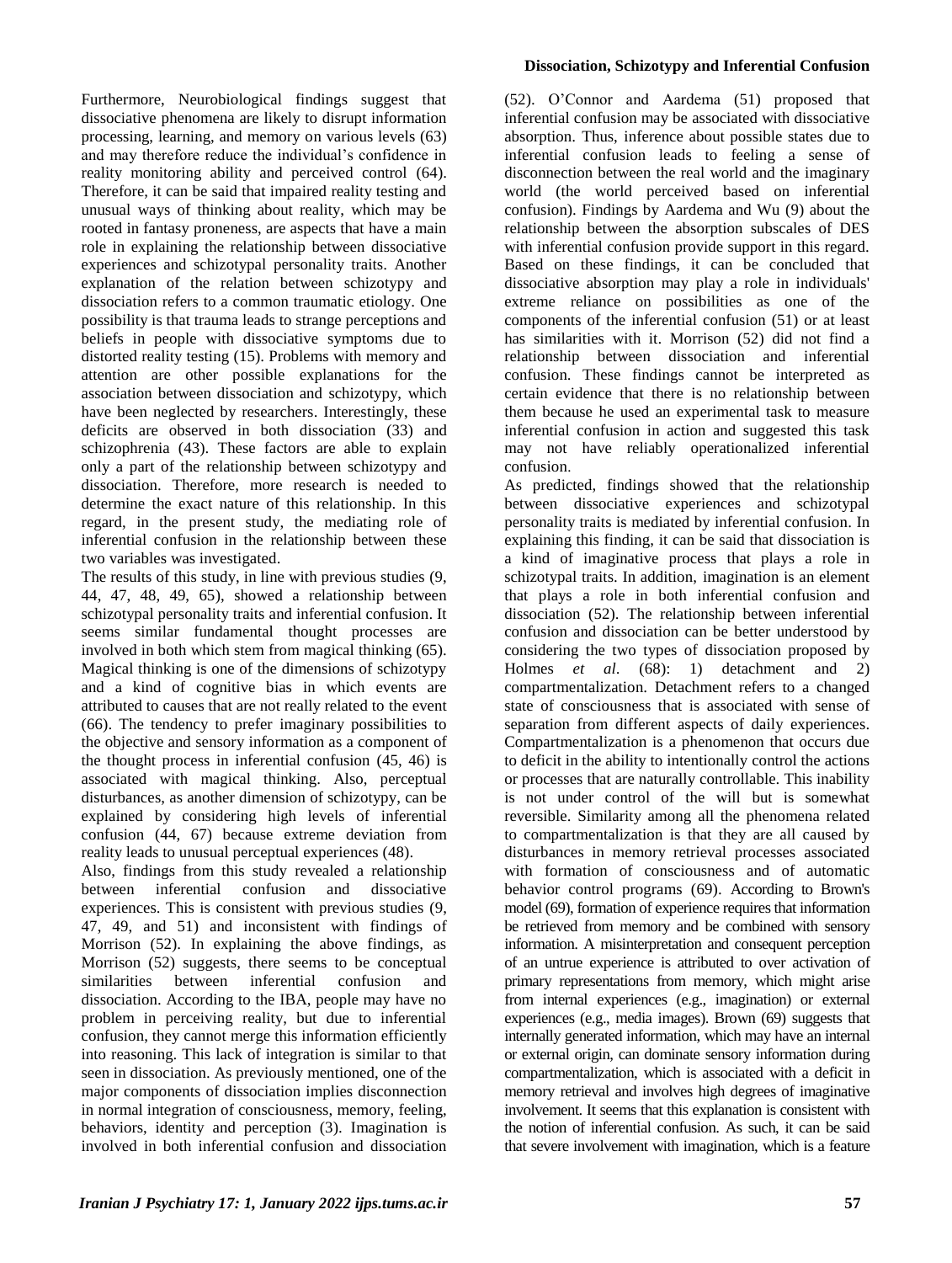## **Ghorbali, Shaeiri, Gholami Fesharaki**

of dissociative experiences, can blur boundaries of reality and fantasy.

However, O'Connor and Aardema (51) explain the relationship between inferential confusion and relationship between inferential confusion and dissociation based on concept of detachment. They hypothesized that the conscious perception of reality requires presence of the person in the current condition. However, when people are immersed in various possible states regarding their current situation, presence is reduced and attention to other aspects of environment is restricted; thus, perceptions are formed that are somehow distant from reality or are unrealistic (52). They suggest that dissociation can lead individuals who experience inferential confusion to be immersed into imagination and distance them from the reality of the here and now. Here, the person who infers the imaginary possibility to be the real state, will immerse into imagination (51). Therefore, it can be argued that dissociation can reduce confidence to reality monitoring by dissociative absorption and limited attention.

As such, dissociation experiences can lead to imagination and distrust of sensory information, which are the two main components of inferential confusion. Concept of inferential confusion can explain schizotypal traits to some extent. Based on IBA, as the inferential confusion intensifies over the reasoning process, one reaches a point where reality and fantasy are confused. This condition, in turn, can lead to experiencing schizotypal symptoms (48, 67). Therefore, it can be said that the tendency to experience dissociative states can increase vulnerability of individuals to a reasoning style called inferential confusion. Inference confusion leads to unusual ways of thinking about reality, which is a prominent feature of schizotypy. It is suggested that by conducting this study in clinical samples, more evidence can be obtained to support a role for inferential confusion in the dissociation-schizotypy link.

## **Limitation**

One of the most important limitations of this study was the use of nonclinical student samples which limits the generalizability of the findings. Also, using self-report questionnaires to measure variables was another limitation of this study.

## **Conclusion**

Findings of this study revealed that the relationship between dissociative experiences and schizotypal personality traits was relatively mediated by inferential confusion. Therefore, inferential confusion can be considered as one possible entity that can explain the link between dissociative tendencies and schizotypal traits. This finding provides evidence to verify the role of fundamental cognitive processes in overlapping these two phenomena.

## **Acknowledgment**

We thank all the participants for taking part in this study and collaborating with the researchers.

## **Conflict of Interest**

None.

## **References**

- 1. Lyssenko L, Schmahl C, Bockhacker L, Vonderlin R, Bohus M, Kleindienst N. Dissociation in Psychiatric Disorders: A Meta-Analysis of Studies Using the Dissociative Experiences Scale. Am J Psychiatry. 2018;175 (1) :37-46.
- 2. Şar V. The many faces of dissociation: opportunities for innovative research in psychiatry. Clin Psychopharmacol Neurosci. 2014;12 (3) :171- 9.
- 3. American Psychiatric Association: Diagnostic and Statistical Manual of Mental Disorders, 5th ed.<br>Washington, DC: American Psychiatric Washington, Association; 2013.
- 4. O'Driscoll C, Laing J, Mason O. Cognitive emotion regulation strategies, alexithymia and dissociation in schizophrenia, a review and meta-analysis. Clin Psychol Rev. 2014;34 (6) :482-95.
- 5. Burton MS, Feeny NC, Connell AM, Zoellner LA. Exploring evidence of a dissociative subtype in PTSD: Baseline symptom structure, etiology, and treatment efficacy for those who dissociate. J Consult Clin Psychol. 2018;86 (5) :439-51.
- 6. Ball S, Robinson A, Shekhar A, Walsh K. Dissociative symptoms in panic disorder. J Nerv Ment Dis. 1997;185 (12) :755-60.
- 7. Mula M, Pini S, Preve M, Masini M, Giovannini I, correlates of depersonalization symptoms in patients with bipolar disorder. J Affect Disord. 2009;115 (1-2) :252-6.
- 8. Parlar M, Frewen PA, Oremus C, Lanius RA, McKinnon MC. Dissociative symptoms are associated with reduced neuropsychological performance in patients with recurrent depression and a history of trauma exposure. Eur J Psychotraumatol. 2016;7:29061.
- 9. Aardema F, Wu KD. Imaginative, dissociative, and schizotypal processes in obsessive-compulsive symptoms. J Clin Psychol. 2011;67 (1) :74-81.
- 10. Pozza A, Torniai S, Dèttore D. Inferential Confusion moderates the effects of dissociative experiences on OCD symptoms severity in a clinical sample with Obsessive-Compulsive Disorder. Clin. Neuropsychiatry. 2016(6):108-14.
- 11. La Mela C, Maglietta M, Castellini G, Amoroso L, Lucarelli S. Dissociation in eating disorders: relationship between dissociative experiences and binge-eating episodes. Compr Psychiatry. 2010;51 (4) :393-400.
- 12. Černis E, Evans R, Ehlers A, Freeman D. Dissociation in relation to other mental health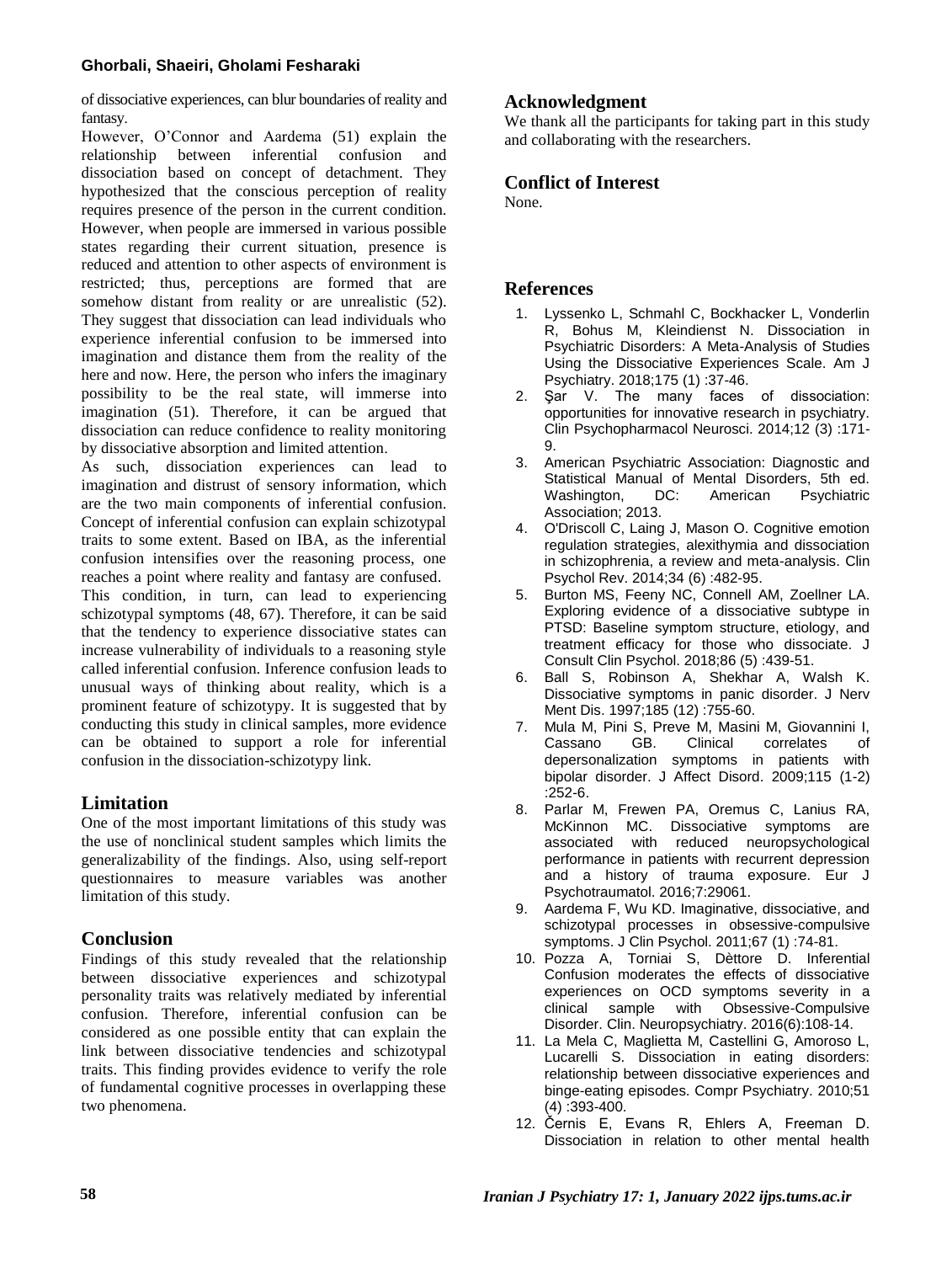#### **Dissociation, Schizotypy and Inferential Confusion**

conditions: An exploration using network analysis. J Psychiatr Res. 2021;136:460-7.

- 13. Longden E, Branitsky A, Moskowitz A, Berry K, Bucci S, Varese F. The Relationship Between Dissociation and Symptoms of Psychosis: A Metaanalysis. Schizophr Bull. 2020;46 (5) :1104-13.
- 14. Giesbrecht T, Merckelbach H, Kater M, Sluis AF. Why dissociation and schizotypy overlap: the joint influence of fantasy proneness, cognitive failures, and childhood trauma. J Nerv Ment Dis. 2007;195 (10) :812-8.
- 15. Merckelbach H, Giesbrecht T. Subclinical dissociation, schizotypy, and traumatic distress. Pers Individ Dif. 2006;40(2):365-74.
- 16. Fonseca Pedrero E, Debbané M. Schizotypal traits<br>and psychotic-like experiences during psychotic-like experiences during adolescence: An update. Psicothema. 2017;29 (1) :5-17.
- 17. Linscott RJ, van Os J. An updated and conservative systematic review and meta-analysis<br>of epidemiological evidence on psychotic epidemiological evidence on psychotic experiences in children and adults: on the pathway from proneness to persistence to dimensional expression across mental disorders. Psychol Med. 2013;43 (6) :1133-49.
- 18. Dodell-Feder D, Saxena A, Rutter L, Germine L. The network structure of schizotypal personality traits in a population-based sample. Schizophr Res. 2019;208:258-67.
- 19. Barrantes-Vidal N, Grant P, Kwapil TR. The role of schizotypy in the study of the etiology of schizophrenia spectrum disorders. Schizophr Bull. 2015;41 Suppl 2 (Suppl 2) :S408-16.
- 20. Fonseca-Pedrero E, Debbané M, Ortuño-Sierra J, Chan RCK, Cicero DC, Zhang LC, et al. The structure of schizotypal personality traits: a crossnational study. Psychol Med. 2018;48 (3) :451-62.
- 21. Ellason JW, Ross CA. Positive and negative symptoms in dissociative identity disorder and schizophrenia: a comparative analysis. J Nerv Ment Dis. 1995;183 (4) :236-41.
- 22. Kluft RP. First-rank symptoms as a diagnostic clue to multiple personality disorder. Am J Psychiatry. 1987;144 (3) :293-8.
- 23. Ross CA, Miller SD, Reagor P, Bjornson L, Fraser GA, Anderson G. Schneiderian symptoms in multiple personality disorder and schizophrenia. Compr Psychiatry. 1990;31 (2) :111-8.
- 24. Simeon D, Guralnik O, Knutelska M, Nelson D. Dissection of schizotypy and dissociation in depersonalization disorder. J Trauma Dissociation.
- 2004;5(4):111-9.<br>25. Haugen MC, 25. Haugen MC, Castillo RJ. Unrecognized dissociation in psychotic outpatients and implications of ethnicity. J Nerv Ment Dis. 1999;187 (12) :751-4.
- 26. Merckelbach H, J àC, Hardy S, Giesbrecht T. Dissociation and fantasy proneness in psychiatric patients: a preliminary study. Compr Psychiatry. 2005;46 (3) :181-5.
- 27. Spitzer C, Haug HJ, Freyberger HJ. Dissociative symptoms in schizophrenic patients with positive and negative symptoms. Psychopathology. 1997;30 (2) :67-75.
- 28. Irwin HJ. The relationship between dissociative tendencies and schizotypy: an artifact of childhood trauma? J Clin Psychol. 2001;57 (3) :331-42.
- 29. Merckelbach H, Rassin E, Muris P. Dissociation, schizotypy, and fantasy proneness in undergraduate students. J Nerv Ment Dis. 2000;188 (7) :428-31.
- 30. Moskowitz AK, Barker-Collo S, Ellson L. Replication of dissociation-psychosis link in New Zealand students and inmates. J Nerv Ment Dis. 2005;193 (11) :722-7.
- 31. Pope CA, Kwapil TR. Dissociative experience in hypothetically psychosis-prone college students. J Nerv Ment Dis. 2000;188 (8) :530-6.
- 32. Watson D. Dissociations of the night: individual differences in sleep-related experiences and their relation to dissociation and schizotypy. J Abnorm Psychol. 2001;110 (4) :526-35.
- 33. Bernstein EM, Putnam FW. Development, reliability, and validity of a dissociation scale. J Nerv Ment Dis. 1986;174 (12) :727-35.
- 34. Chapman LJ, Chapman JP, Raulin ML. Bodyimage aberration in Schizophrenia. J Abnorm Psychol. 1978;87 (4) :399-407.
- 35. Chapman JP, Chapman LJ, Kwapil, TR.Scales for the measurement of schizotypy. In: Raine A, Lencz T, Mednick S, Editors. Schizotypal Personality. Cambridge: Cambridge University Press; 1995.
- 36. Claridge G, Broks P. Schizotypy and hemisphere function—I: Theoretical considerations and the measurement of schizotypy. Pers Individ Dif. 1984;5(6):633-48.
- 37. Raine A, Benishay D. The SPQ-B: A brief screening instrument for schizotypal personality disorder. J Pers Disord. 1995;9(4):346-55.
- 38. Pervin LA. The Science of Personality, 2nd. New York: Oxford University Press Inc; 2002.
- 39. Zhang Y, Wang Y, Shen C, Ye Y, Shen S, Zhang B, et al. Relationship between hypnosis and personality trait in participants with high or low hypnotic susceptibility. Neuropsychiatr Dis Treat. 2017;13:1007-12.
- 40. Giesbrecht T, Merckelbach H. Dreaming to reduce fantasy?–Fantasy proneness, dissociation, and subjective sleep experiences. Pers Individ Dif. 2006;41(4):697-706.
- 41. Piedmont RL, Sherman MF, Sherman NC, Dy-Liacco GS, Williams JE. Using the five-factor model to identify a new personality disorder domain: the case for experiential permeability. J Pers Soc Psychol. 2009;96 (6) :1245-58.
- 42. Startup M. Schizotypy, dissociative experiences and childhood abuse: relationships among self-<br>report measures. Br J Clin Psychol. report measures. Br J 1999;38(4):333-44.
- 43. Lee J, Park S. Working memory impairments in schizophrenia: a meta-analysis. J Abnorm Psychol. 2005;114(4):599-611.
- 44. Aardema F, O'Connor KP, Emmelkamp PM, Marchand A, Todorov C. Inferential confusion in obsessive-compulsive disorder: the inferential confusion questionnaire. Behav Res Ther. 2005;43 (3) :293-308.
- 45. O'Connor K, Robillard S. Inference processes in obsessive-compulsive disorder: some clinical